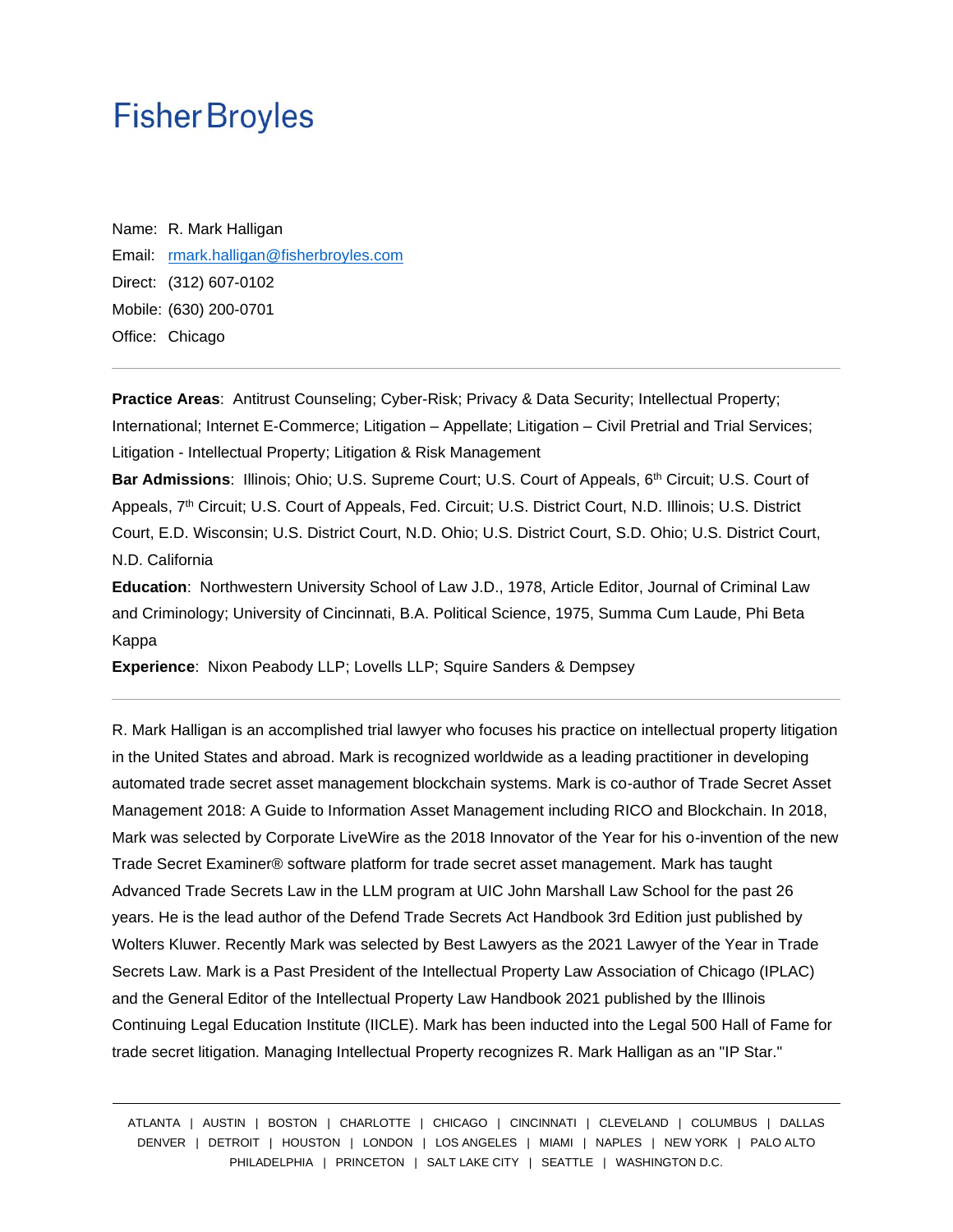Page 2 of 11

#### **Presentations & Teaching Experience**

- R. Mark Halligan, Speaker, Annual Review of Trade Secrets Case Law, 2022 Trade Secret Law Summit, Intellectual Property Law Association of Chicago (IPLAC) (May 18, 2022).
- R. Mark Halligan, Speaker and Panelist on Inevitable Tension: Reconciling Public Access With Protecting Trade Secrets in Litigation at the 2022 Sedona Conference on Trade Secrets in Denver, Colorado (May 9-10, 2022)
- R. Mark Halligan, Panelist, Policy Interests in Protecting and Enforcing Trade Secrets at the Workshop on Trade Secret Protection and Enforcement organized by the USPTO Global Intellectual Property Academy and the Association of South East Asian Nations (ASEAN) (August 18-19, 2021).
- R. Mark Halligan, Faculty/Panelist, "Inevitable Tension: Reconciling Public Court Access with Protecting Trade Secrets in Litigation." The 2021 Sedona Conference Working Group 12 (WG12) on Developing Guidelines and Protecting Trade Secrets (June 21-22, 2021).
- Member, The Sedona Conference Working Group on Trade Secrets (WG12) : Principles for Managing Trade Secret Litigation (2018-2020).
- Speaker, The EEA/DTSA/RICO Widens the Scope of Civil Liability for Trade Secret Theft and Foreign Economic Espionage, Wisconsin IP Law Association (January 30, 2020)
- Speaker, "Seeking Remedies for Misappropriation of Trade Secrets",World Intellectual Property Organization (WIPO) Symposium on Trade Secrets and Innovation, Geneva, Switzerland (November 25-26, 2019)
- Panelist, 63rd Annual Intellectual Property Conference UIC John Marshall Law School, Developments in Trade Secret Law, (November 1, 2019)
- Speaker, Trending Issues in Trade Secrets, the United States Patent and Trademark Organization (USPTO), Alexandria, Virginia (September 19, 2019)
- Speaker/Panelist, ABA Landslide Webinar Series, ABA Section of Intellectual Property Law: Integrating Trade Secret and Patent Strategies for Coordinated Protection: Pitfalls and Opportunities, 1 pm-2:30 pm (August 20, 2019)
- Panelist/Speaker, Trade Secret vs. Patent Protection, 3rd Trade Secret Symposium, U.S. Patent and Trademark Office (USPTO), U.S. Department of Commerce, Alexandria, VA (June 19, 2019)
- Panelist/Speaker, "How to Integrate Trade Secret and Patent Strategies for Coordinated Protection: Pitfalls and Opportunities." American Bar Association Landslide Magazine CLE Webinar (June 10, 2019)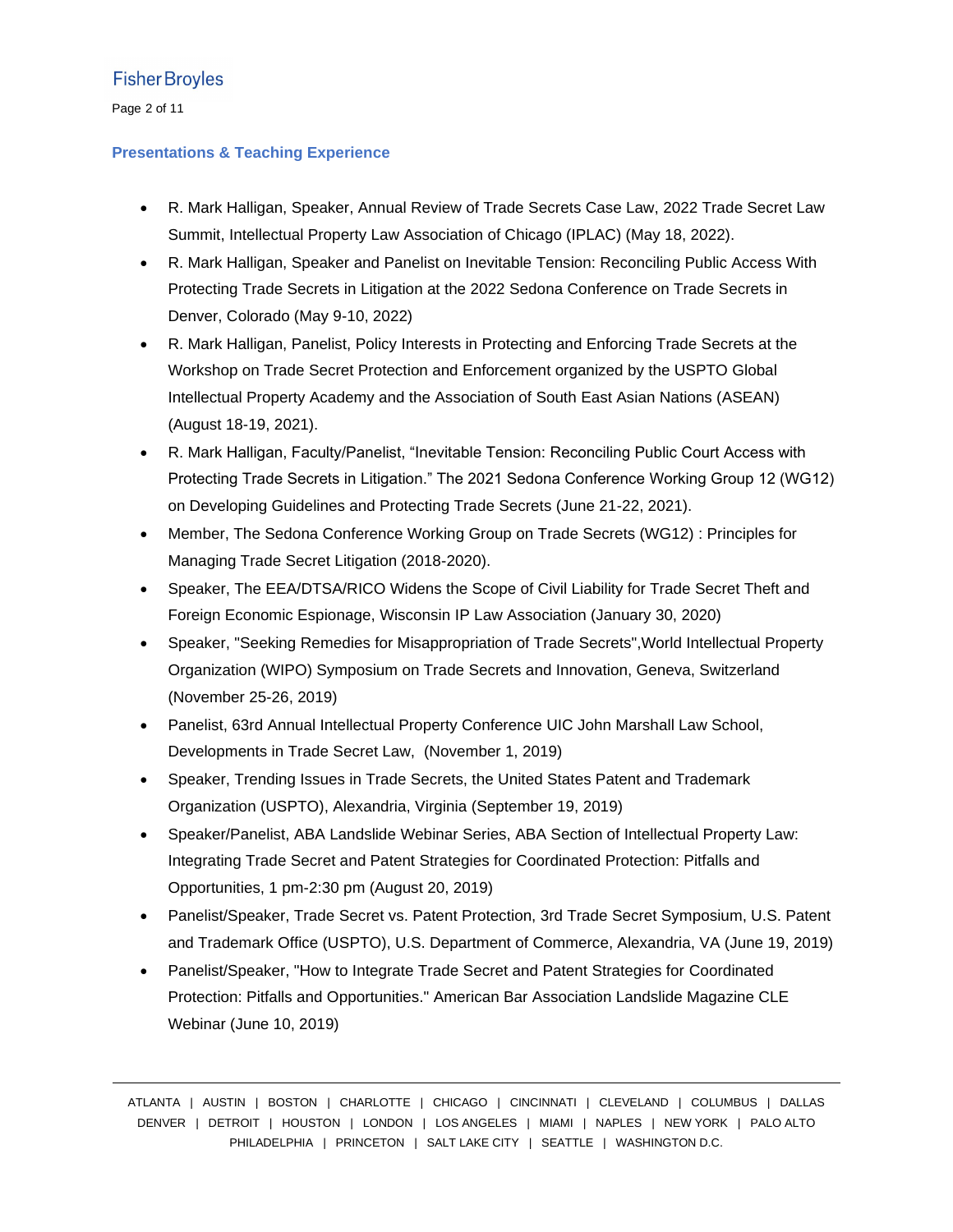Page 3 of 11

- Speaker, Defend Trade Secrets Act of 2016 and RICO: Expanded Third-Party Liability, Jurisdiction, Venue and Treble Damages, The 2009 Business Law Institute, co-sponsored by Minnesota CLE and MSBA Business Law Section, Minnesota CLE Conference Center, St. Paul, MN (May 6, 2019)
- Speaker, Trade Secrets and RICO: Expanded Third Party Liability, Strafford Live Webinar 1:00 pm -2:30 pm EDT (April 3, 2019)
- Moderator/Speaker, Workshop WB102, Blockchain Bootcamp: User Cases and Applications of Blockchain in Legal Services, Legalweek, New York Hilton Midtown (January 28, 2019)
- Panelist, Governance and Management of Information Security and Trade Secrets [Panel 3, Drafting Team 5), The Sedona Inaugural WG12 Meeting, Los Angeles, California (November 5-6, 2018)
- Guest Lecturer, The Law of Trade Secrets and Recent Developments in Trade Secrets Law, Professor Daryl Lim's Patent Law Class, John Marshall Law School, Chicago, Illinois (October 9, 2018)
- Speaker, The Defend Trade Secrets Act and Other Trade Secret Issues in the Employment Context, 41st Annual Employment and Labor Law Seminar, Defense Research Institute (DRI), Loews Chicago Hotel (May 17, 2018)
- Speaker, "Trade Secret Theft Is Now A "Predicate Act": The DTSA's Little-Known RICO Expansion", The Defend Trade Secrets Act: Practical Lessons and Strategic Tips, Wolters Kluwer Webinar (May 16, 2018)
- Speaker, The Defend Trade Secrets Act of 2016—Was it Worth It?, Trade Secret Law Summit, American Intellectual Property Law Association (AIPLA), San Diego, California (March 1-2, 2018)
- Speaker/Panelist, Plenary Session III, Current Developments in Patent, Trade Secret and Antitrust Law, The 61st Annual Intellectual Property Law Conference, John Marshall Law School, Chicago, Illinois (November 3, 2017)
- Speaker/Panelist, Trade Secrets: What Can an Organization Do To Address the Elephant in the Facility? Licensing Executives Society Annual Meeting, Chicago, Illinois (October 23, 2017)
- Speaker/Panelist, Case Study--Amsted Industries: Enforcing Intellectual Property Rights through Section 337 of the U.S. Trade International Commission. China IP Road Show and the United States Patent and Trademark Office, John Marshall Law School Chicago, Illinois (October 20, 2017)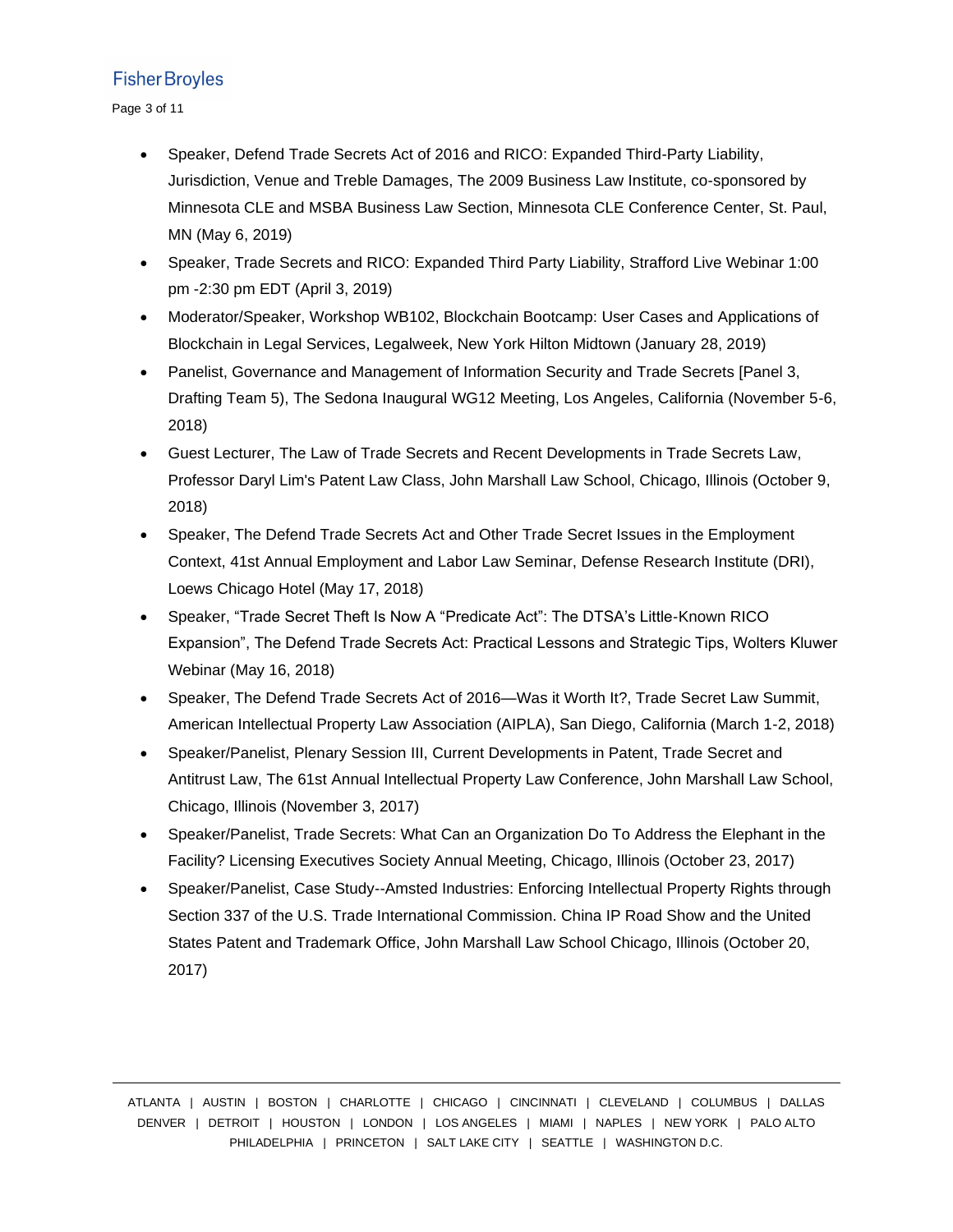Page 4 of 11

- Speaker/Moderator, Interactive Roundtable Discussion, "Taming the Beast: Automated Trade Secret Asset Management." Marcus Evans, IP Law Summit, Hollywood, Florida (September 24- 26, 2017)
- Panelist/Speaker, The Cloud, New Technologies and Other Developments in Trade Secret Theft, 2017 Northern California (NorCal) E-Discovery and Information Governance Retreat, Carmel by the Sea, California (September 18, 2017)
- Speaker, RICO and The Defend Trade Secret Act of 2016: Widening the Scope of Liability for Trade Secret Theft. West Legal Center. Live Webcast (September 14, 2017)
- Participant, (United States) Virtual Round Table: Intellectual Property (2017)
- Speaker, American Bar Association: Fundamentals of Today's Trade Secret Litigation: The DTSA, Section 337 at the ITC, and More Webinar 1:00-2:30 pm EST (July 18, 2017)
- Speaker, CEEM: Best Practices for Sharing Highly Confidential Information, Licensing Executives Society (U.S.A. and Canada), Inc. Chicago, Illinois (July 13, 2017)
- Speaker, Recent Developments in DTSA Damages and Injunctions, Intellectual Property Owners Association (IPO), 2017 Damages & Injunctions Committee Conference, Hyatt Regency Hotel, Chicago, IL (June 7, 2017)
- Speaker, Recent Developments in Trade Secret Law: Mid-Year Review, American Intellectual Property Law Association (AIPLA), San Diego, California (May 19, 2017)
- Speaker, Protection of U.S. Trade Secret Assets: Critical Amendments to the Economic Espionage Act, Licensing Executives Society, University Club of Milwaukee (May 3, 2017)
- Speaker, Protection of U.S. Trade Secret Assets: Update on the Defend Trade Secrets Act, Licensing Executives Society, Dewitt Ross& Stevens, Madison Wisconsin (April 27, 2017)
- Speaker, Social Media, Privacy and Trade Secrets, 2017 Annual Conference, Association of Legal Administrators (ALA) Denver, Colorado (April 5, 2017)
- Speaker, Implementing and Interpreting the Defend Trade Secrets Act, University of Missouri School of Law (March 10, 2017)
- Speaker, AIPLA 2017 Trade Secret Law Summit, Emory University, Atlanta, GA (March 2-3, 2017)
- Speaker, Trade Secrets and Patents: A Comprehensive Approach to Protecting Intellectual Property, Strafford CLE Webinar (February 16, 2017)
- Speaker, The National Business Institute (January 30, 2017)
- Professor, Adjunct Faculty, Advanced Trade Secrets Law, L.L.M. Program in Intellectual Property Law, John Marshall Law School (1995-2016)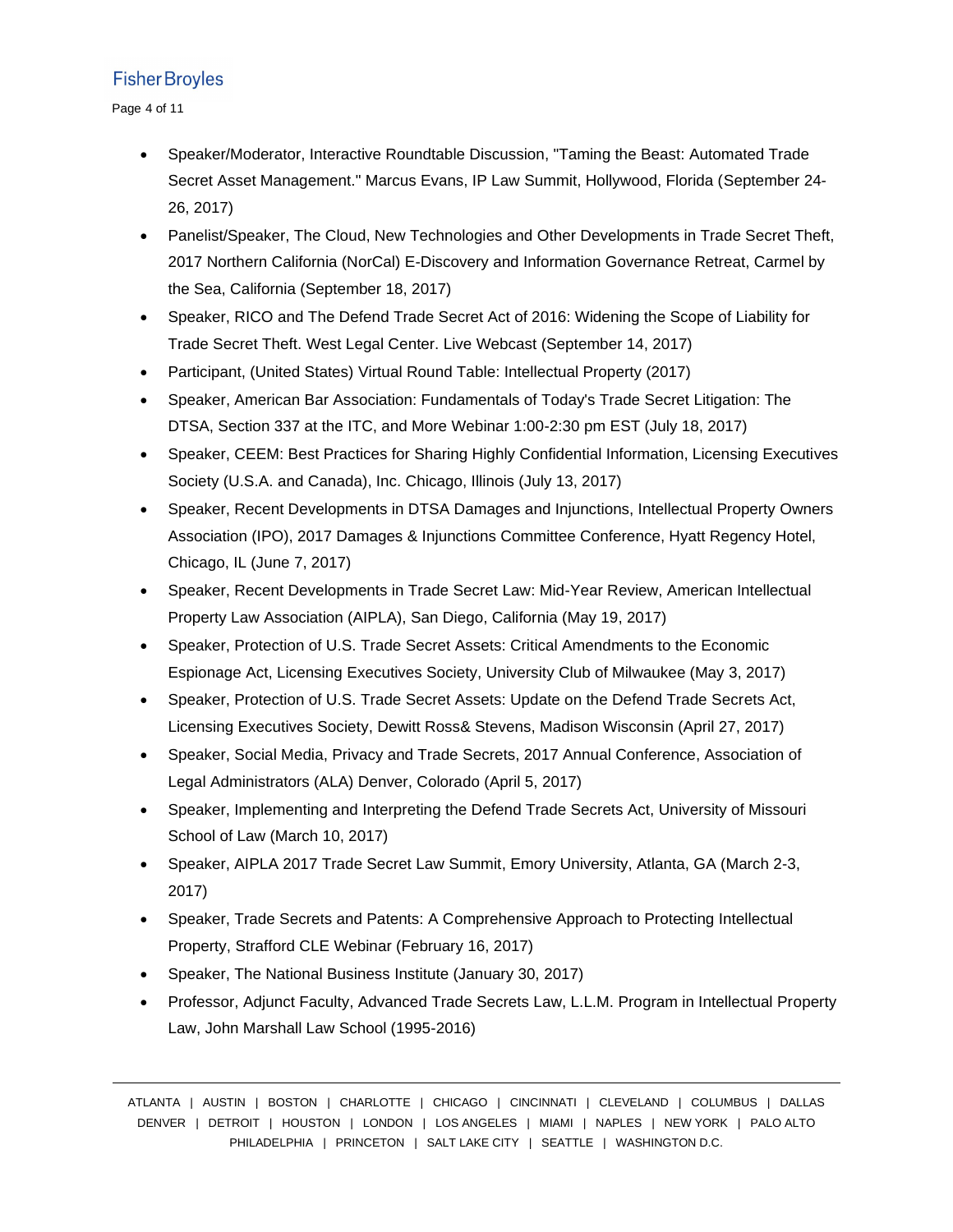Page 5 of 11

- Speaker, Trade Secrets: What IP Investors Need to Know. IP Dealmakers Forum 2016 New York City (November 17-18, 2016)
- Speaker, Trade Secrets: What Every Attorney Should Know. Practicing Law Institute (PLI) New York, NY (November 1, 2016)
- Speaker, Intellectual Property: Defend Trade Secrets Act of 2016 Video Presentation (September 26, 2016).
- Speaker, Strategies for Understanding and Litigating a DTSA Cause of Action, Webinar on BrightTalk.com Chicago, Illinois (September 29, 2016).
- Speaker, The Defend Trade Secrets Act: Trade Secret Asset Management, Intellectual Property Owners Association (IPO) Trade Secrets Committee (August 2, 2016).
- Speaker, The Defend Trade Secrets Act of 2016: Trace Secret Asset Management, the Intellectual Property Law Association of Chicago (IPLAC), 26th Annual Trade Secrets Seminar, John Marshall Law School (June 23, 2016).
- Panelist/Speaker, Recent Developments in Trade Secret Law (Live Webinar), Iowa State Bar Association (June 7, 2016).
- Speaker, Recent Developments in Trade Secrets Law, Plenary Session, AIPLA Spring Meeting, Minneapolis, MN (May 20, 2016)
- Panelist/Speaker, "Federal Defend Trade Secrets Act: New Options and Strategies for Trade Secret Litigation," American Bar Association (ABA) Section of Litigation, Chicago, Illinois (April 14, 2016)
- Speaker, Practical Guidelines for Data Security & the Protection of Confidential Information, DuPage County Bar Association (DCBA), Wheaton, IL (March 11, 2016)
- Speaker, The Identification, Classification, Protection and Valuation of Trade Secret Assets, IQBC, Global IP Exchange Radisson Blu, Hamburg, Germany (March 7-9, 2016)
- Speaker, Recent Developments in Trade Secrets Law, 60th Annual Conference on Developments in Trade Secrets Law, John Marshall Law School, Chicago, Illinois (February 26, 2016)
- The Passage of the Defend Trade Secrets Act Will Be a Watershed Event in Trade Secret Law, Legal Solutions Blog (February 8, 2016).
- Panelist, Trade Secrets—A Primer for Practitioners. Federal Circuit Bar Association: Corporate Counsel Committee (December 4, 2015)
- Moderator, Hot Issues in Intellectual Property Litigation, AIPLA 2015 Trade Secret Summit, Boston, MA (November 12-13, 2015).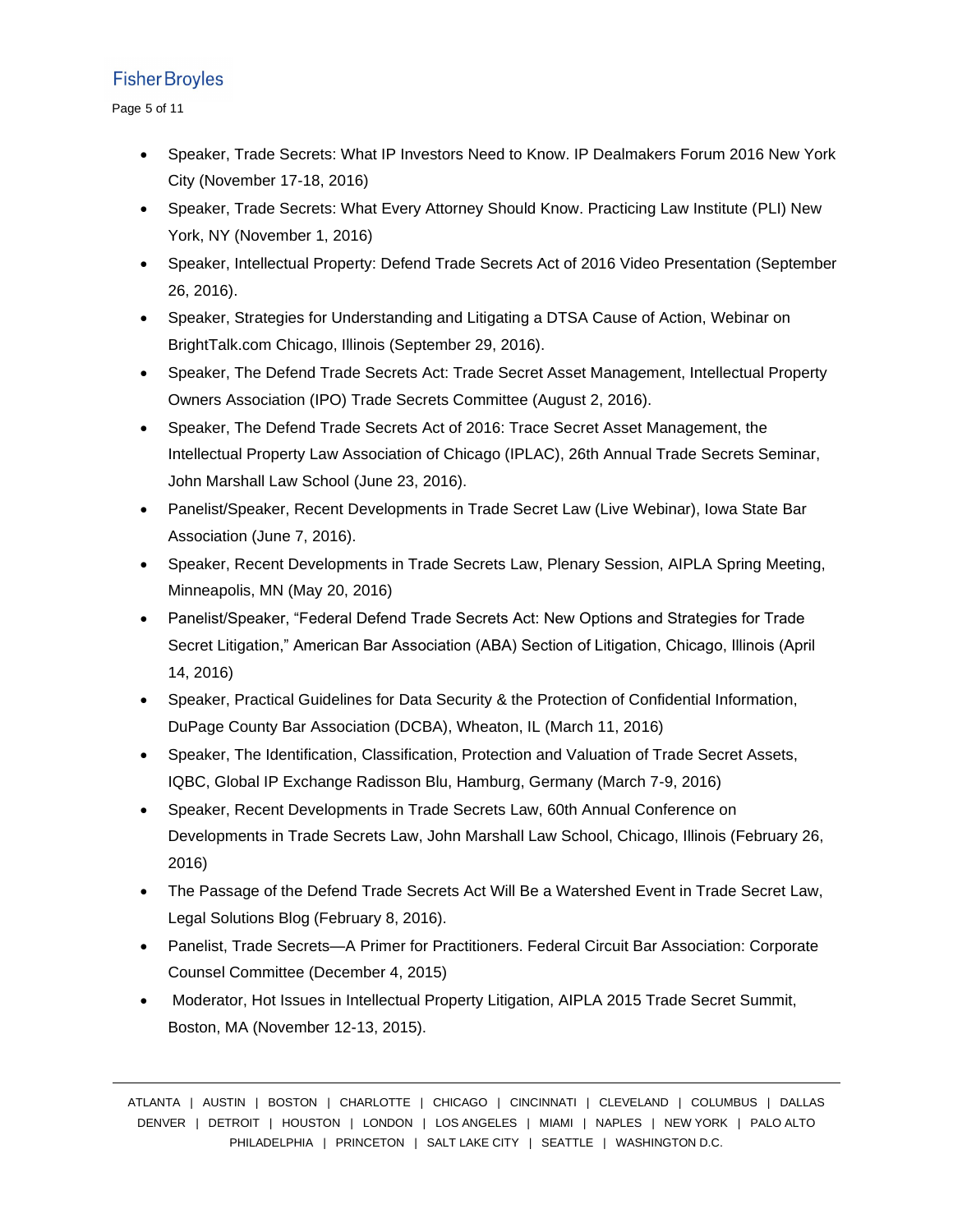Page 6 of 11

- Program co-chair and presenter, Patents versus Trade Secrets: The New Calculus in Light of Recent AIA Legislation and Decisions of the U.S. Supreme Court, Law Seminars International seminar on Protecting And Optimizing The Value Of Trade Secrets In The 21st Century. (November 2015)
- Presenter, Trade Secret Protection, Cyberespionage, and Information Security New Threats, New Policies and Operations, West LegalEdcenter (October 2015)
- Speaker/Panelist, "Trade Secrets and Cybersecurity: Protecting Intellectual Property, Mitigating Loss and Navigating Legal Responses," Strafford Live CLE Seminars (September 2015)
- Author, Revisited 2015: Protection Of U.S. Trade Secret Assets: Critical Amendments To The Economic Espionage Act Of 1996, lead article in the John Marshall Review Of Intellectual Property Law, 14 J. MARSHALL REV. INTELL. PROP. L. 656 (2015)
- Speaker/Panelist, "Trade Secrets & Data Breaches: What to Do When Your Client Gets Hacked," ABA Annual Meeting, Section of Intellectual Property Law, Chicago, Illinois (July 30, 2015)
- Speaker, Best Practices for Protecting Trade Secrets in the New Economy, Law Seminars International (LSI), The Gleacher Center (June 18, 2015)
- Speaker/Panelist, Trade Secret vs. Patent Protection After AIA: Making the Choice, Strafford Live CLE Seminars (June 11, 2015)
- Speaker, Computer Law, Intellectual Property, and Privacy (CLIPP) Advisory Council Dinner, Recent Developments in Trade Secret Law: New Federal Legislation & International Developments, Wolters Kluwer, Westin Chicago North Shore Hotel, Wheeling, Illinois (May 31. 2015)
- Speaker/Panelist, "Intersection of Patents and Trade Secrets," USPTO Symposium on Trade Secret Protection, United States Patent and Trademark Office—Global Intellectual Property Academy (GIPA), Alexandria, Virginia (January 8, 2015).
- Speaker/Panelist, Effectiveness and Value of Trade Secret Protection in Foreign Jurisdictions and Barriers to Protection, USPTO Symposium on Trade Secret Protection, United States Patent and Trademark Office—Global Intellectual Property Academy (GIPA), Alexandria, Virginia (January 8, 2015).
- Speaker, Should Trade Secrets Law be Federalized? A Debate on the Need for a Federal Civil Remedy and Its Interplay with the Uniform Trade Secrets Act, AIPLA Trade Secrets Summit, Intel Corporation, Silicon Valley, California (December 4-5, 2014).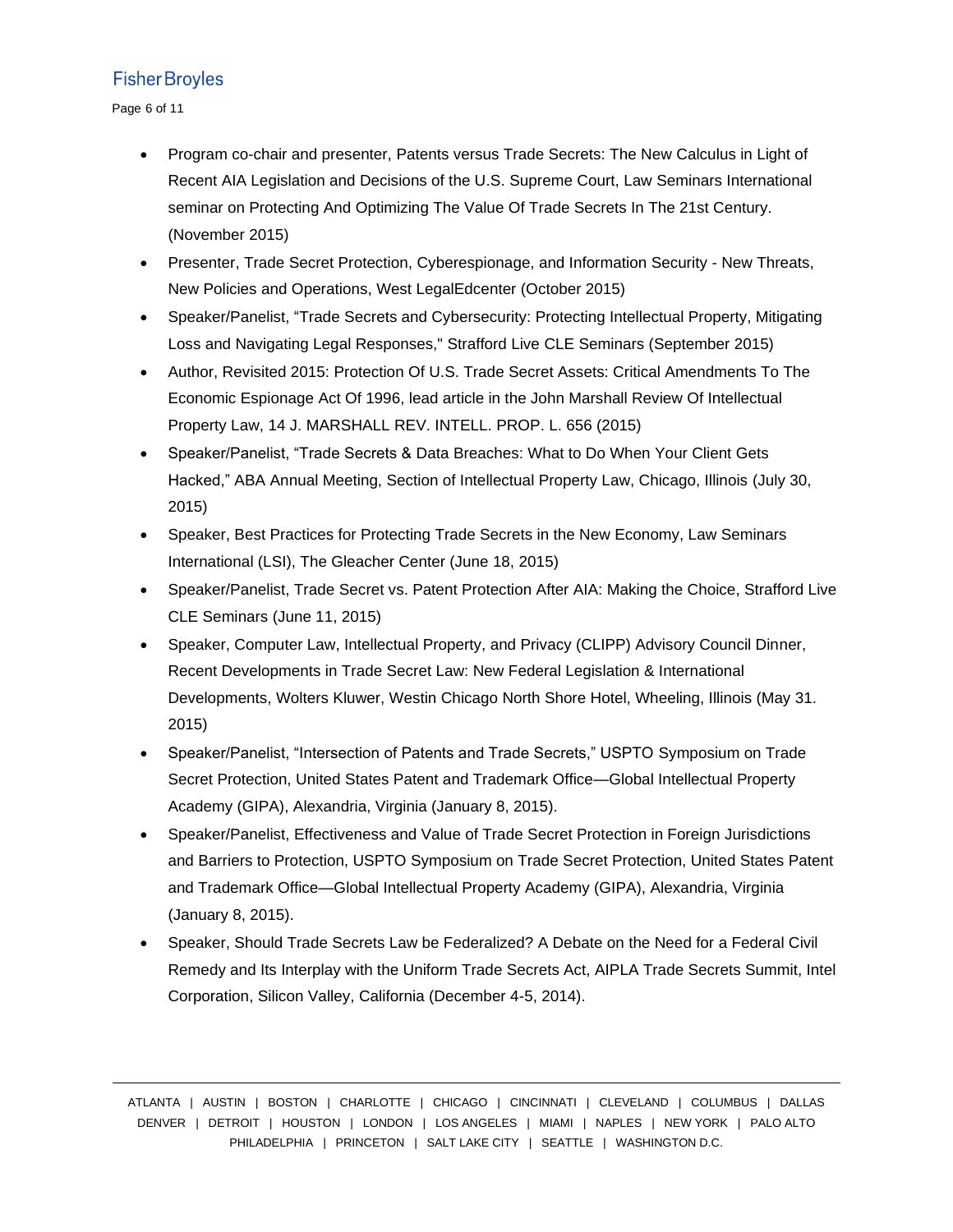Page 7 of 11

- Speaker, Recent Developments in Trade Secret Law, the American Intellectual Property Law (AIPLA) Annual Meeting, Marriott Wardman Park Hotel, Washington D.C. (October 25, 2014)
- Speaker, Trade Secrets: The New Best Choice for IP Protection? American Intellectual Property Law Association (AIPLA) Webinar (October 1, 2014)
- Speaker, Protecting Trade Secrets in Asia and the United States: Challenges, Opportunities and Future Directions—An International Conference, John Marshall Law School, Chicago (September 18, 2014)
- Speaker, Current Developments in Trade Secret Law, Association of Corporate Patent Counsel (ACPC) , Chicago Conrad Hotel (June 24, 2014)
- Speaker, Intellectual Property Supreme Court Review panel: Alice Corp. v. CLS Bank case, American Intellectual Property Law Association (AIPLA) Electronic and Computer Law Committee (ECLC), Chicago Kent Law School (June 17, 2014)
- Moderator/Panelist, Trade Secret Management and Monetization Conference, The Rembrandt Hotel, London UK (June 14-15, 2014)
- Speaker, Trade Secret and Patent Protection After AIA: Making the Choice, Strafford Live CLE Seminar, Chicago, Illinois (March 26, 2014).
- Speaker, Intellectual Property Rights in Licensing; 5 Keys for Negotiating Business Contracts, Illinois Institute for Continuing Legal Education (ILCLE), Palatine, Illinois (March 21, 2014).
- Speaker, Trade Secret Trends Impacting the Insurance Industry, Nixon Peabody LLP Webinar, Nixon Peabody LLP Webinar, Chicago, Illinois and San Francisco, California (March 18, 2014).
- Speaker, Your Most Valuable IP Assets Could Be Secret: Maximizing the Value of Trade Secrets in 2014, Stout Risius Ross, Inc./Nixon Peabody LLP Webinar Chicago, Illinois (March 11, 2014).
- Speaker, Recent Developments in Trade Secrets Law, 58th Annual Conference on Developments in Trade Secrets Law, John Marshall Law School, Chicago, Illinois (February 28, 2014).
- Moderator/Speaker, Best Practices for Protecting Trade Secrets: Telebriefing with Daniel P. Westman and Victoria A. Cundiff, Law Seminars International (February 6, 2014)
- Speaker, The 2014 IPLAC 24th Annual Trade Secrets Seminar, The John Marshall Law School, "Recent Developments in Trade Secrets Law" (January 16, 2014).

## **Amicus Briefs**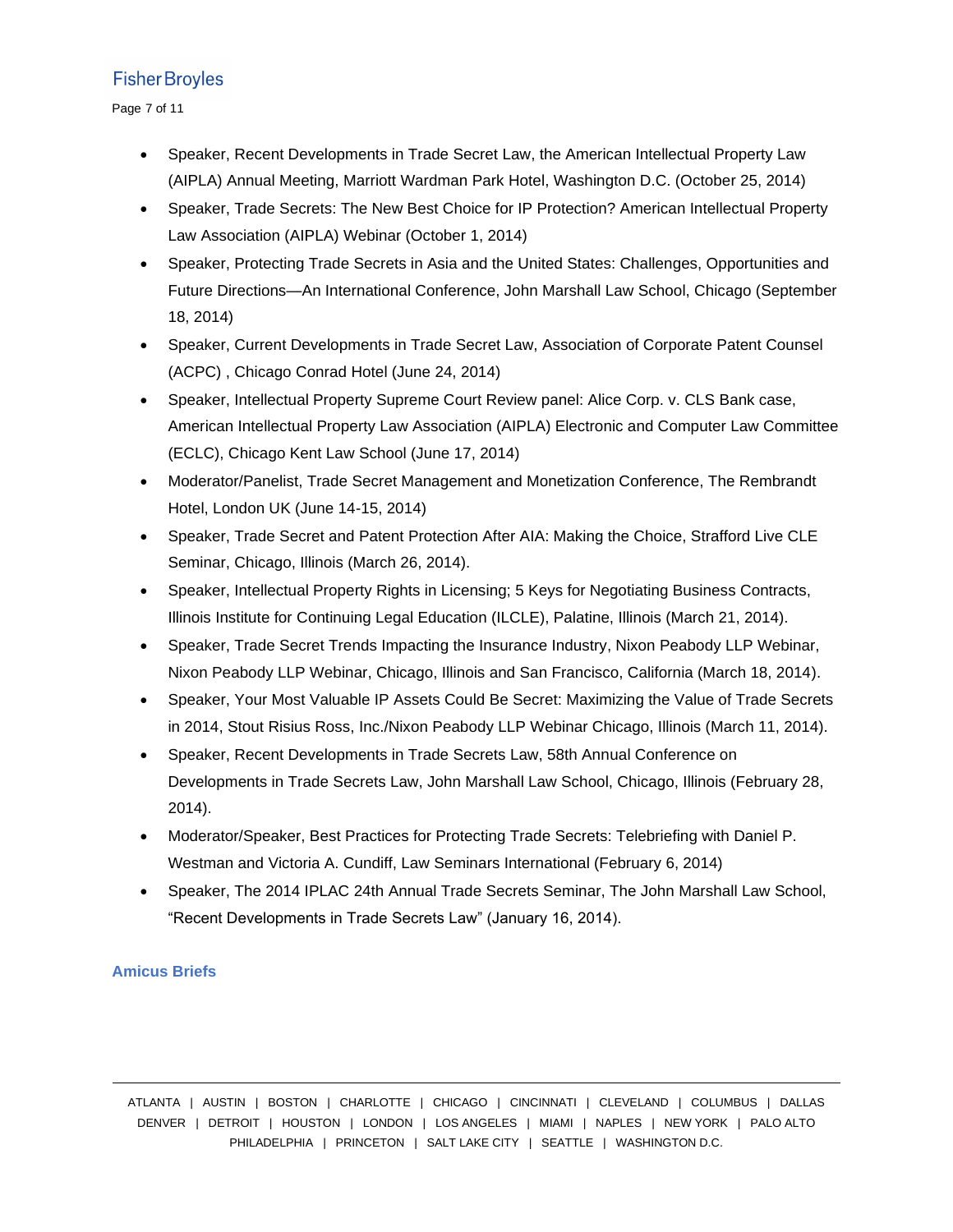Page 8 of 11

- Counsel of Record for Amici Curiae Association Internationale pour la Protection De La Propriété Intellectuelle (AIPPI) and International Association for the Protection of Intellectual Property (AIPPI-US), Alice Corporation Pty., Ltd. v. CLS Bank International and CLS Services Ltd., Supreme Court of the United States, Case No. 13-298 (2014).
- Counsel of Record for Amici Curiae Association Internationale pour la Protection De La Propriété Intellectuelle (AIPPI) and International Association for the Protection of Intellectual Property (AIPPI-US), Bilski v. Doll, Supreme Court of the United States, Case No. 08-964 (2009-2010).

#### **Selected Appointments and Publications**

- R. Mark Halligan, The Ex Parte Seizure Order in Trade Secrets: Then and Now (February 1, 2022)
- R. Mark Halligan, Identifying Trade Secrets in Litigation, But When? (December 21, 2021).
- R. Mark Halligan has been selected for the 2021 Irish Legal 100—a listing of leading Irish lawyers across the United States.
- R. Mark Halligan, Trade Secrets and the Inevitable Disclosure Doctrine Reuters (November 9,2021)
- R. Mark Halligan, Trade secret metadata and blockchain evidence: a perfect combination Reuters (September 28,2021)
- R. Mark Halligan selected by peers in the  $28<sup>th</sup>$  Edition of The Best Lawyers in America for his work in Litigation—Intellectual Property and Trade Secrets Law.
- R. Mark Halligan: Pre-filing investigation of a trade secret misappropriation claim: the EONA proofs, Reuters (August 17, 2021)
- R. Mark Halligan, *[The Current Trade Secret Conundrum: The Cart Before the Horse](https://www.reuters.com/legal/legalindustry/current-trade-secret-conundrum-cart-before-horse-2021-07-06/)*, Reuters (July 6, 2021)
- R. Mark Halligan is a Contributing Editor to The Sedona Commentary on Protecting Trade Secrets in Litigation About Them, a Project of The Sedona Conference Working Group (WG12) on Trade Secrets. <https://www.thesedonaconference.org/tsc2021tradesecrets>
- R. Mark Halligan is a Ranked Lawyer in the 2021 Chambers USA Guide Rankings for Intellectual Property: Trademark, Copyright and Trade Secrets in Illinois and the USA.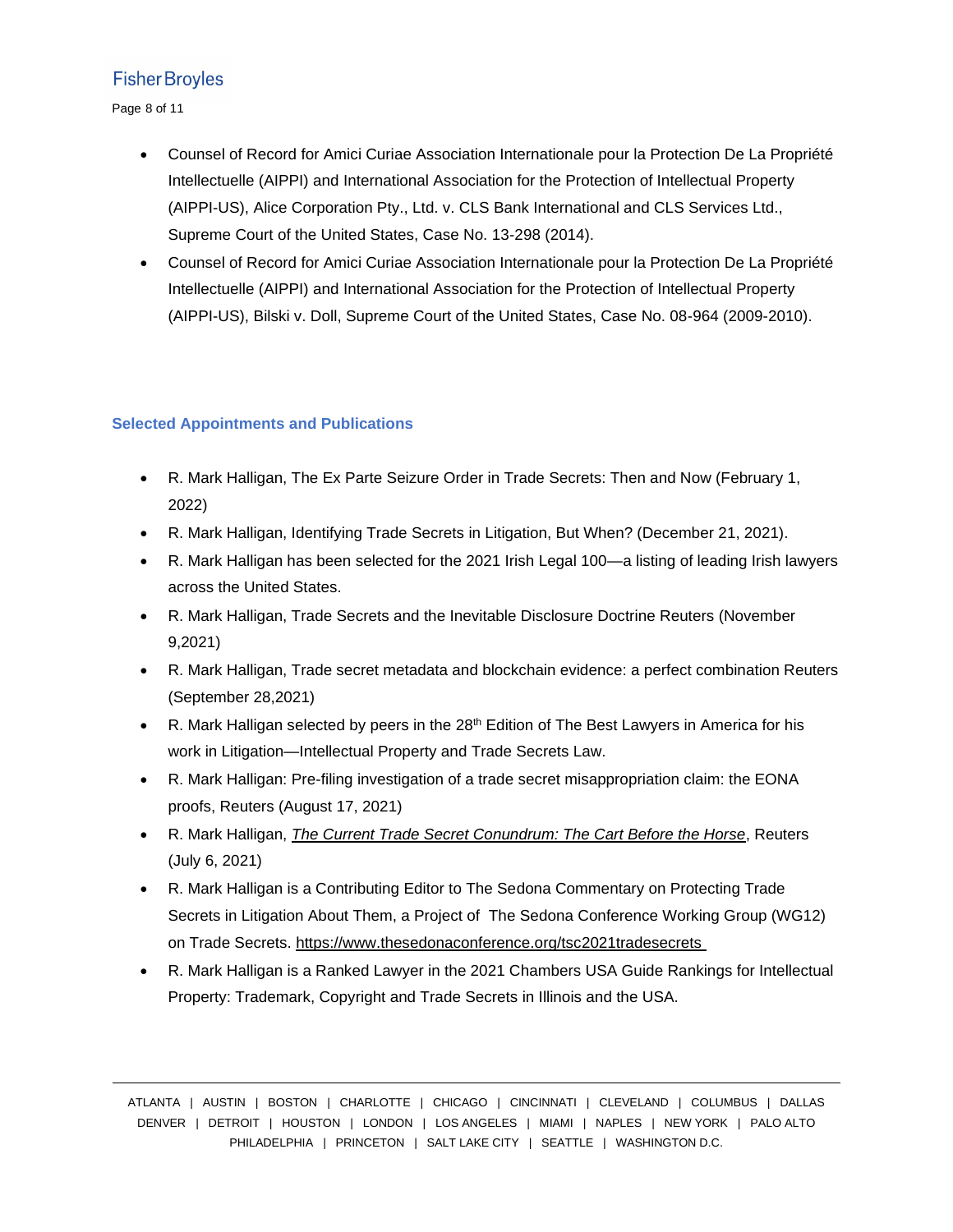Page 9 of 11

- R. Mark Halligan is the General Editor of the Intellectual Property Law Handbook 2021 Edition published by the Illinois Institute for Continuing Legal Education now available on-line as an Ebook and a Handbook. [https://www.iicle.com/21ipl](https://nam02.safelinks.protection.outlook.com/?url=https%3A%2F%2Fwww.iicle.com%2F21ipl&data=04%7C01%7Cmarketing%40FisherBroyles.com%7Cef54f3b5a93b43db675a08d90be97d1b%7C9e8fa05ee48847f48de9cd9bd0adf758%7C0%7C0%7C637553919720967656%7CUnknown%7CTWFpbGZsb3d8eyJWIjoiMC4wLjAwMDAiLCJQIjoiV2luMzIiLCJBTiI6Ik1haWwiLCJXVCI6Mn0%3D%7C1000&sdata=5QG5xJlfj5WbKk2z6tXHYTTr8iYSshsxmwLYa%2FSb3Tw%3D&reserved=0)
- R. Mark Halligan has been ranked as a 2021 IP Star in patents and trademarks by Managing Intellectual Property in both Illinois and in the United States. [https://www.ipstars.com/Lawyer/R-](https://nam02.safelinks.protection.outlook.com/?url=https%3A%2F%2Fwww.ipstars.com%2FLawyer%2FR-Mark-Halligan%2FProfile%2F70726%23profile&data=04%7C01%7Cmarketing%40FisherBroyles.com%7C3eb7e03ca7f94f76d01908d90be6c095%7C9e8fa05ee48847f48de9cd9bd0adf758%7C0%7C0%7C637553907970438735%7CUnknown%7CTWFpbGZsb3d8eyJWIjoiMC4wLjAwMDAiLCJQIjoiV2luMzIiLCJBTiI6Ik1haWwiLCJXVCI6Mn0%3D%7C1000&sdata=9sNsug13tgZmg3n7RaxPCsoFS5EKFdZQ6EwGgtOEL5o%3D&reserved=0)[Mark-Halligan/Profile/70726#profile](https://nam02.safelinks.protection.outlook.com/?url=https%3A%2F%2Fwww.ipstars.com%2FLawyer%2FR-Mark-Halligan%2FProfile%2F70726%23profile&data=04%7C01%7Cmarketing%40FisherBroyles.com%7C3eb7e03ca7f94f76d01908d90be6c095%7C9e8fa05ee48847f48de9cd9bd0adf758%7C0%7C0%7C637553907970438735%7CUnknown%7CTWFpbGZsb3d8eyJWIjoiMC4wLjAwMDAiLCJQIjoiV2luMzIiLCJBTiI6Ik1haWwiLCJXVCI6Mn0%3D%7C1000&sdata=9sNsug13tgZmg3n7RaxPCsoFS5EKFdZQ6EwGgtOEL5o%3D&reserved=0)
- R Mark Halligan is Lead Author of The Defend Trade Secrets Act Handbook Third Edition. <https://lrus.wolterskluwer.com/store/product/defend-trade-secrets-act-handbook-third-edition/>
- R. Mark Halligan is the bi-monthly column contributor for Trade Secrets in the Decisions in Brief published in the LANDSLIDE magazine by the American Bar Association Intellectual Property Section. See

[https://www.americanbar.org/groups/intellectual\\_property\\_law/publications/landslide/2020-](https://www.americanbar.org/groups/intellectual_property_law/publications/landslide/2020-21/september-october/decisions-brief/) [21/september-october/decisions-brief/](https://www.americanbar.org/groups/intellectual_property_law/publications/landslide/2020-21/september-october/decisions-brief/)

- R. Mark Halligan, ranked as an IP Star for Illinois in the 2020/21 edition for patent litigation and trademark litigation by Managing Intellectual Property (MIP).
- R Mark Halligan, Trade Secrets: US China Economic and Trade Agreement 2020 (Linkedin January 23, 2020).
- R. Mark Halligan selected by peers for inclusion in the 26<sup>th</sup> Edition of The Best Lawyers in America for work in Litigation - Intellectual Property and Trade Secrets Law.
- R. Mark Halligan, The Next Revolution in Intellectual Property Law--Automated Trade Secret Asset Management, Volume 11, LANDSLIDE Magazine, no.5, American Bar Association (ABA) Section of Intellectual Property Law (May/June 2019)
- R. Mark Halligan Ranked in Chambers 2019 for the 11th Year in a Row (2008-2019)
- R. Mark Halligan, Author/Contributor: Intellectual Property Due Diligence in Corporate Transactions: Investment, Risk Assessment and Management by L.M. Brownlee, published by Thompson Reuters (2019 Edition)
- R. Mark Halligan, Partner, FisherBroyles, LLP, Chapter Coordinator and Lead Drafter, International Chamber of Commerce (ICC): Protecting Trade Secrets-Recent EU and US Reforms (2019)
- 2019 Judicial AV Preeminent® Rating
- R. Mark Halligan and James T. Berger, Trademark Surveys: A Litigator's Guide, Third Edition, (2019)
- R. Mark Halligan authored 2019 Expert Witness Guide, Corporate LiveWire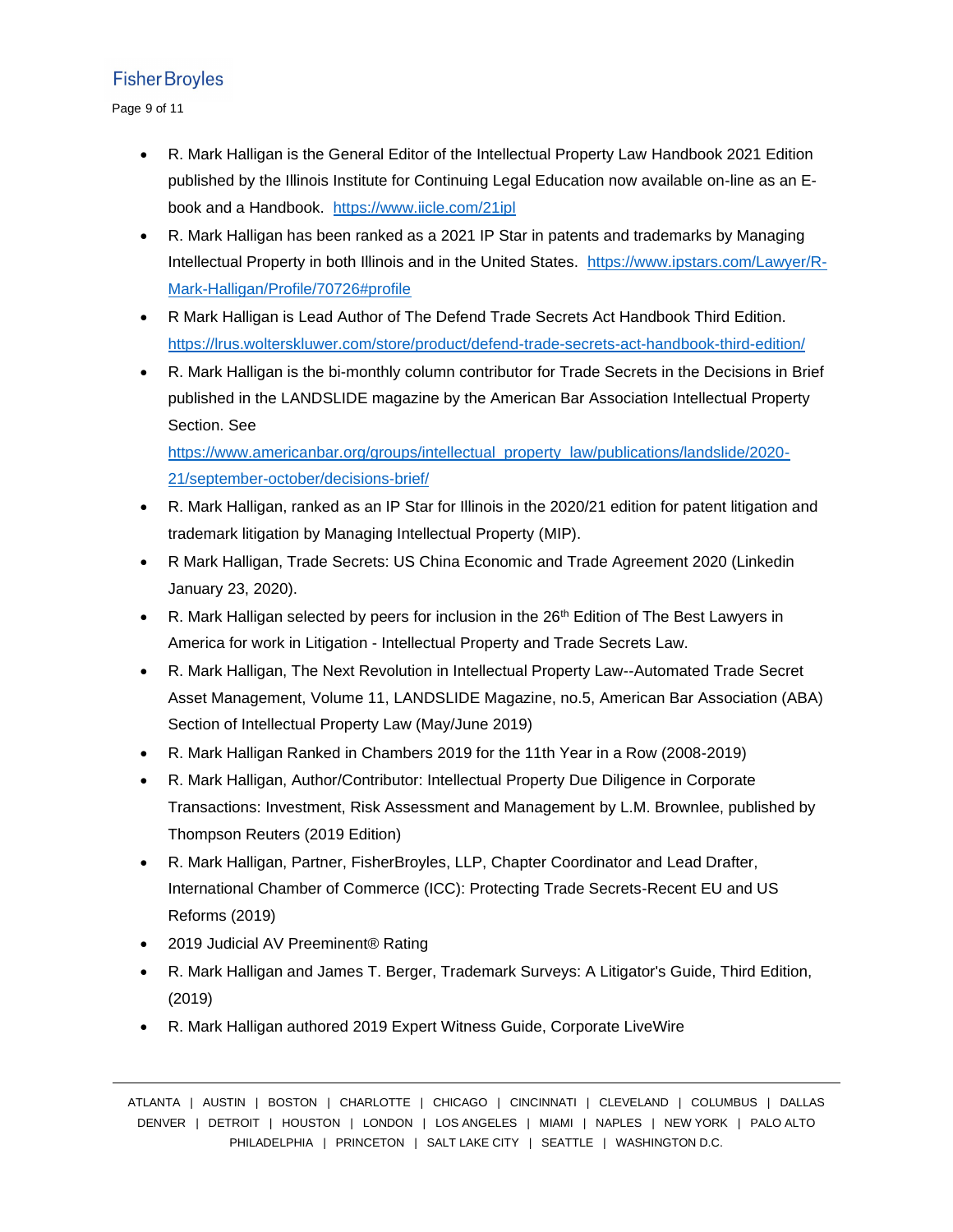Page 10 of 11

- Received AV Preeminent® Rating in both Legal Ability and Ethical Standards, Martindale Hubbell (2019)
- R. Mark Halligan and Richard F. Weyand, Cybersecurity, Trade Secret Asset Management and the Defend Trade Secrets Act of 2016. (Linkedin Pulse July 21, 2018).
- Recognized as "IP Star" by Managing Intellectual Property (2018)
- R. Mark Halligan and Richard F. Weyand, Trade Secret Asset Management 2018: A Guide to Information Asset Management Including RICO and Blockchain ISBN-10: 0997070986</a> (2018)
- R. Mark Halligan, ICC Task Force on Trade Secret Litigation, Drafting Group: Enforcement of Trade Secrets and Remedies (November 2, 2017)
- R. Mark Halligan, ABA, Section of Antitrust Law, Competition Torts News, "The EEA/DTSA/RICO Widens the Scope of Civil Liability for Trade Secret Theft and Foreign Economic Espionage" (Summer 2017)
- R. Mark Halligan, Trade Secrets 2.0: The Defend Trade Secrets Act of 2016, ASIS International, Security Management Magazine, Volume 61, Number 2 (February 2017)
- R. Mark Halligan, et al. Defend Trade Secrets Act (DTSA) Handbook, Wolter Kluwers ISBN: 9781454883500 (September 2016)
- R. Mark Halligan and Richard F. Weyand, Trade Secret Asset Management 2016: A Guide to Information Asset Management Including the Defend Trade Secrets Act of 2016 ISBN-10: 0997070900 (2016)
- Chambers USA: America's Leading Lawyers for Business for Intellectual Property (2008-2016)
- Legal 500 United States, Leading Lawyer in Trade Secrets Litigation (2008-2016)
- Managing Intellectual Property: IP Star Illinois (2013-2016)
- The Best Lawyers in America Litigation Intellectual Property (2012-2016)
- Illinois Super Lawyers (2005-2017)
- Emeritus Master, The Richard Linn American Inn of Court (2007-2016)
- R. Mark Halligan, AIPPI Chair Q247 (Plenary Session) October 13, 2015 "Trade Secrets: Overlap With Restraint of Trade, Aspects of Enforcement." (Rio de Janiero, Brazil).
- Revisited 2015: Protection of U.S. Trade Secret Assets: Critical Amendments to the Economic Espionage Act of 1996, 14 J. Marshall Rev. Intell. Prop. L. 476 (2015)
- Reflections On The Goldman IP Theft Saga, Law360, New York (July 17, 2015)
- General Editor, R. Mark Halligan, Esq.: Intellectual Property Law Handbook, 2013 Edition, Illinois Institute For Continuing Legal Education (IICLE) (2005-2013)